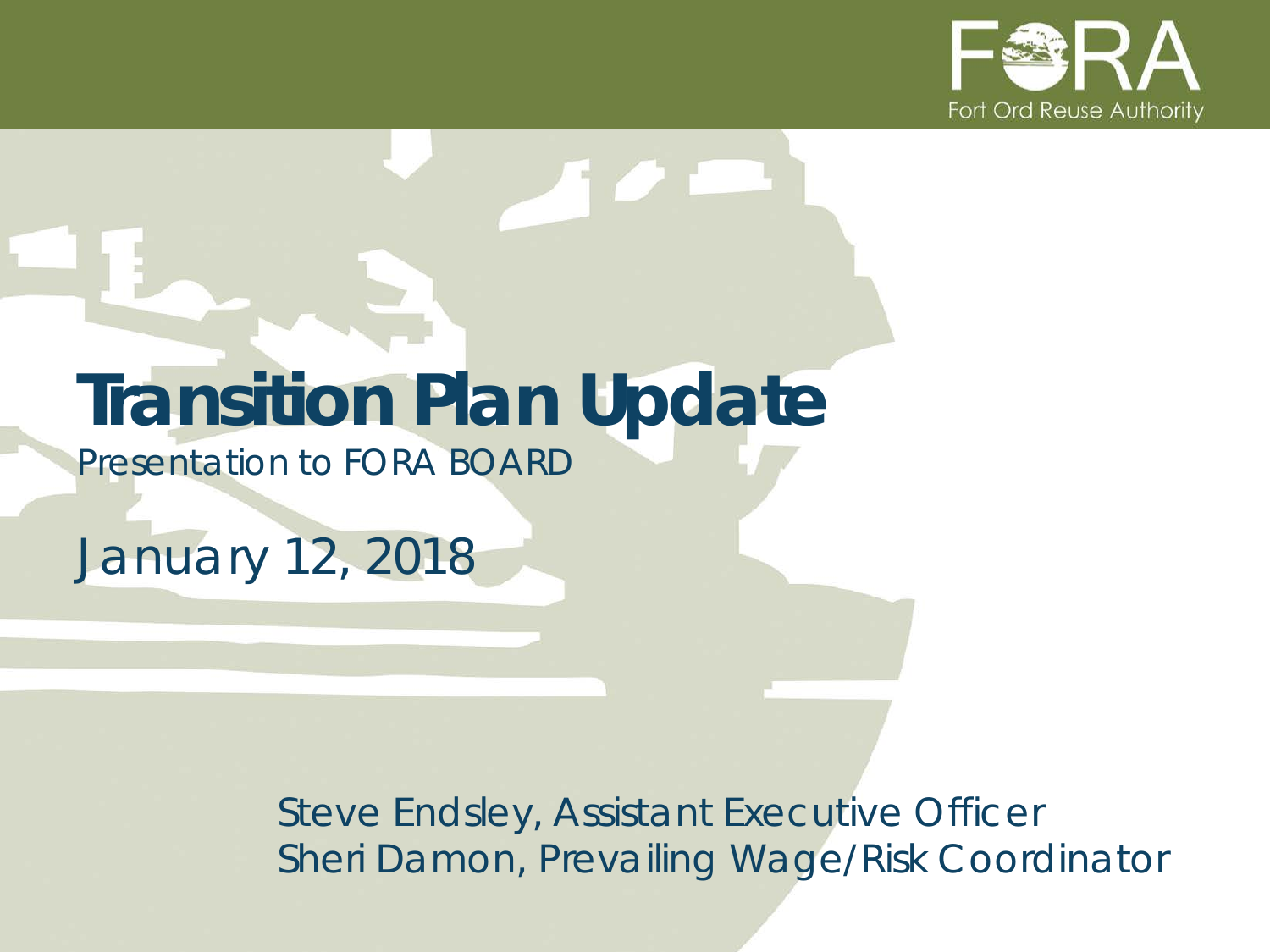## **Overview**



- Transition Directive
- Transition Planning History
- 2017 TTF Recommendation
	- **Single Entity Successor**
	- **CFD Extension**
	- **Fair & Equitable Contribution**
- Transition Update
	- Schedule
	- **Summary Charts** 
		- Water/Wastewater
		- <sup>o</sup> Financial/Assets
	- **Joint Powers Agency Concept**
- Next Steps

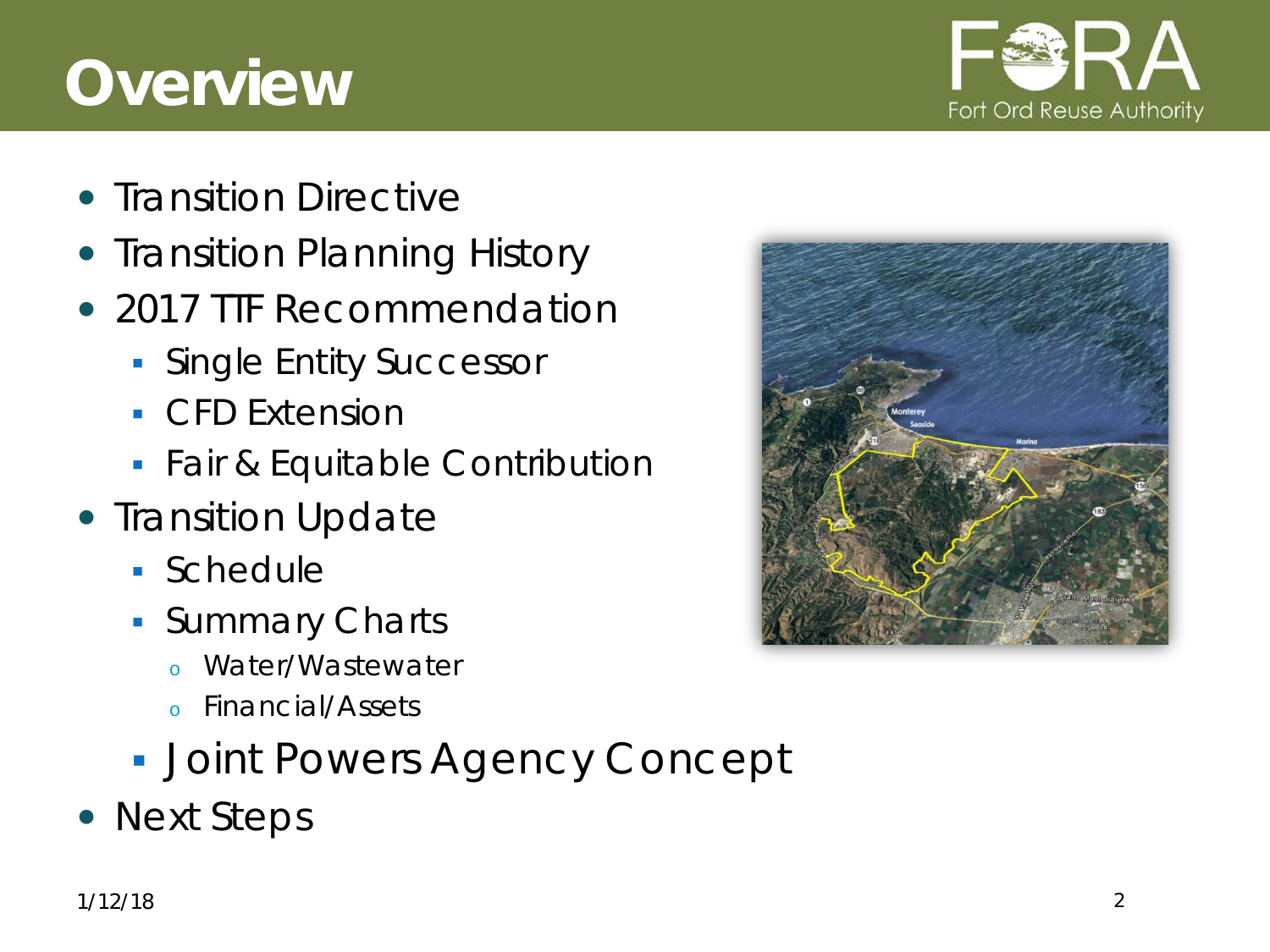

**…shall assign assets and liabilities, designate responsible successor agencies, and provide a schedule of remaining obligations**. The transition plan shall be approved only by a majority vote of the board.

**Delivery Deadline**: December 30, 2018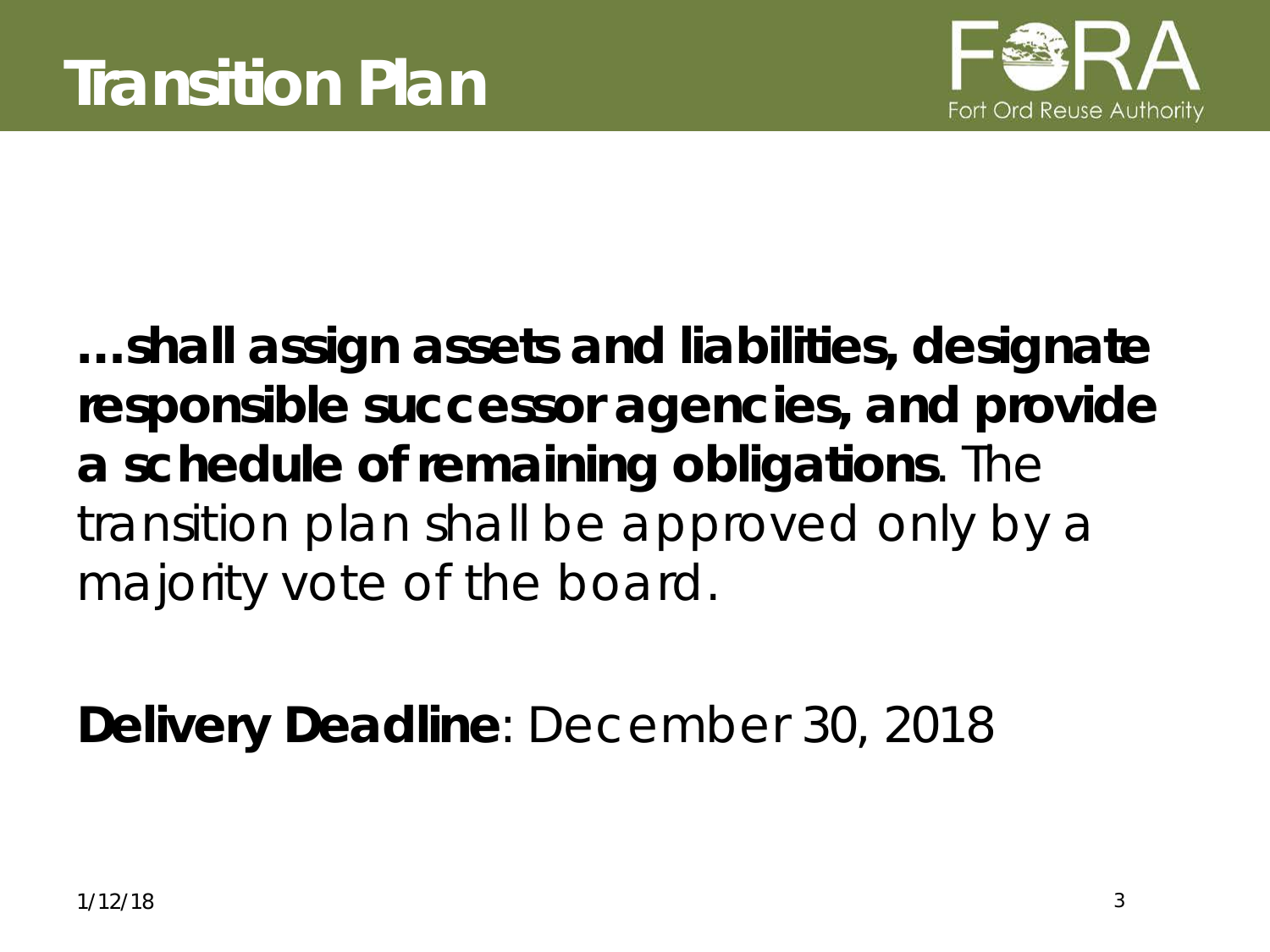## **Transition Planning History**

- **2016 Process**
	- Ad hoc Task Force
	- **Specific charge**
	- **Multiple meetings**
- **Recommendation**
	- **-** Dual tracks: Legislative extension and continue Transition Planning

#### **2017 Process**

- New Ad hoc Task Force
- New 2017 charge
- **Multiple meetings**
- **Recommendation** 
	- Single successor agency, seek extension of FORA's CFD and post-FORA obligations/liabilities are paid for using Implementation Agreement formula for completing CIP and Voting Percentage for administrative liabilities



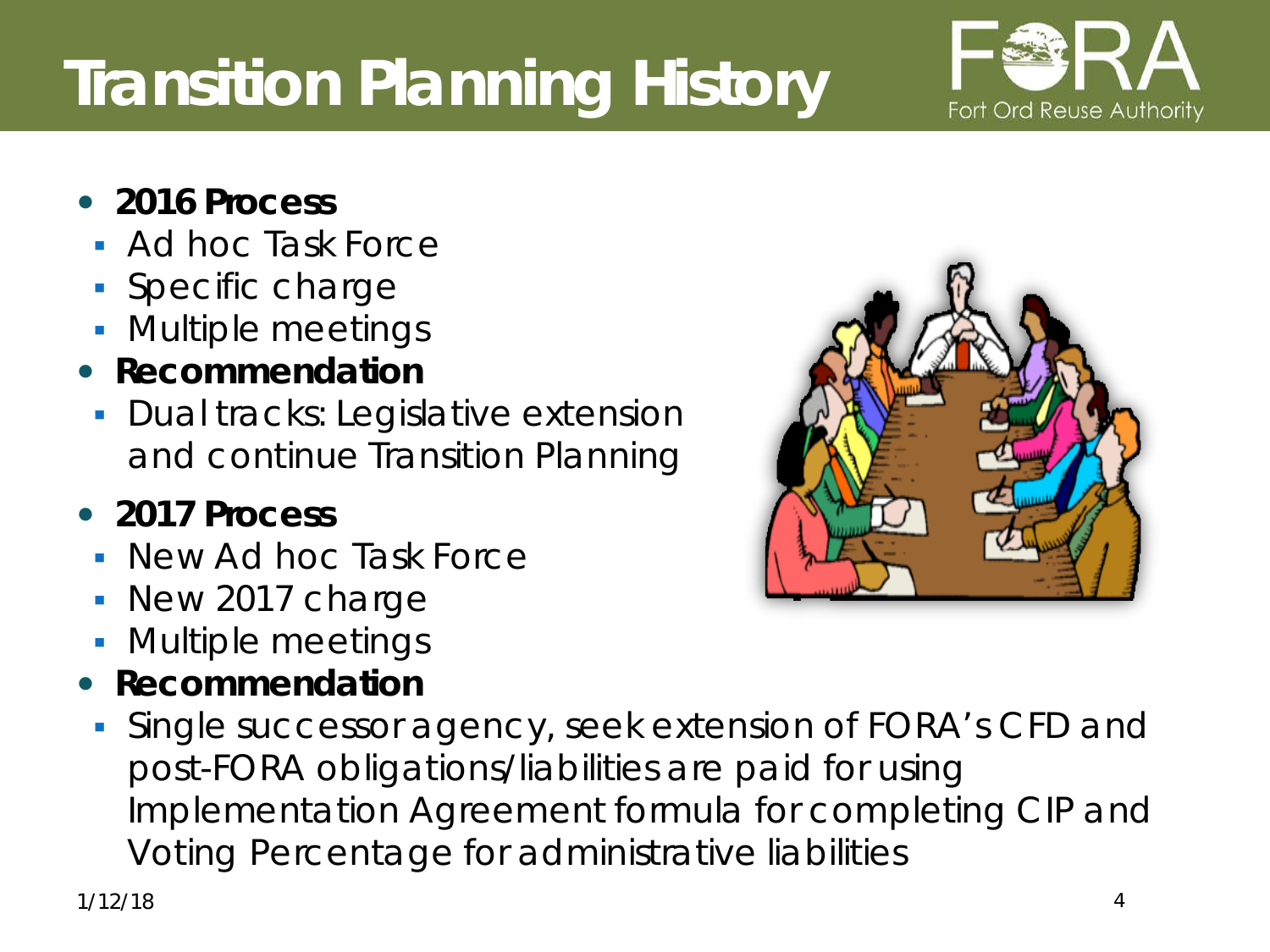# **Single Entity JPA**



| <b>Pros</b>                                    | Cons                                      |
|------------------------------------------------|-------------------------------------------|
| Program within local agency<br>control         | Limited regional powers                   |
| No additional legislation<br>required          | Limited financing mechanisms              |
| Preserves BRP/CIP<br>Implementation continuity | FORA contracts-Revised and/or<br>assigned |
| Separate legal entity                          | Start up costs                            |
| <b>Single Point of Contact</b>                 | Lack of regional track record             |
|                                                | Less Home Rule                            |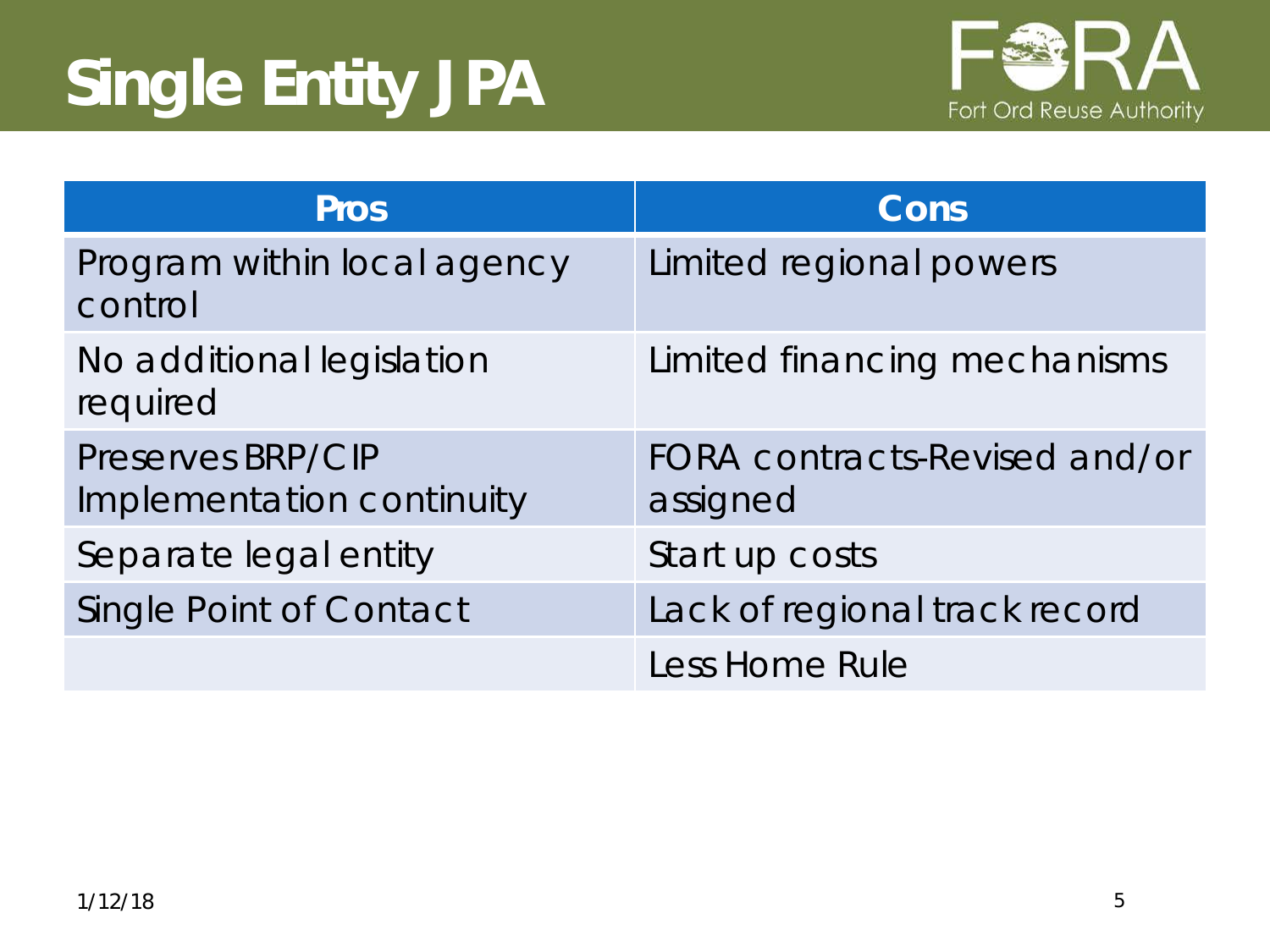## **Multiple Agencies**



| <b>Pros</b>                                                                 | Cons                                                                                                      |
|-----------------------------------------------------------------------------|-----------------------------------------------------------------------------------------------------------|
| Function transfers to<br>subject matter agencies                            | Infrastructure Priorities and timeline                                                                    |
| No additional legislation<br>required                                       | <b>Financing Rules Change</b><br>(Taxation v. Nexus)<br>(Shifts burden to job generators from<br>housing) |
| Cities/County control land<br>use and development<br>(Home Rule)            | Decentralized BRP/CIP<br>Implementation                                                                   |
| Cities/County control their<br>own financing districts for<br>local impacts | Non-Fort Ord entities participating in<br>decision making;<br>Representation on Boards (MCWD)             |
| Eliminates consistency<br>oversight                                         | PW/BRP/CIP Enforcement - Who &<br>How?                                                                    |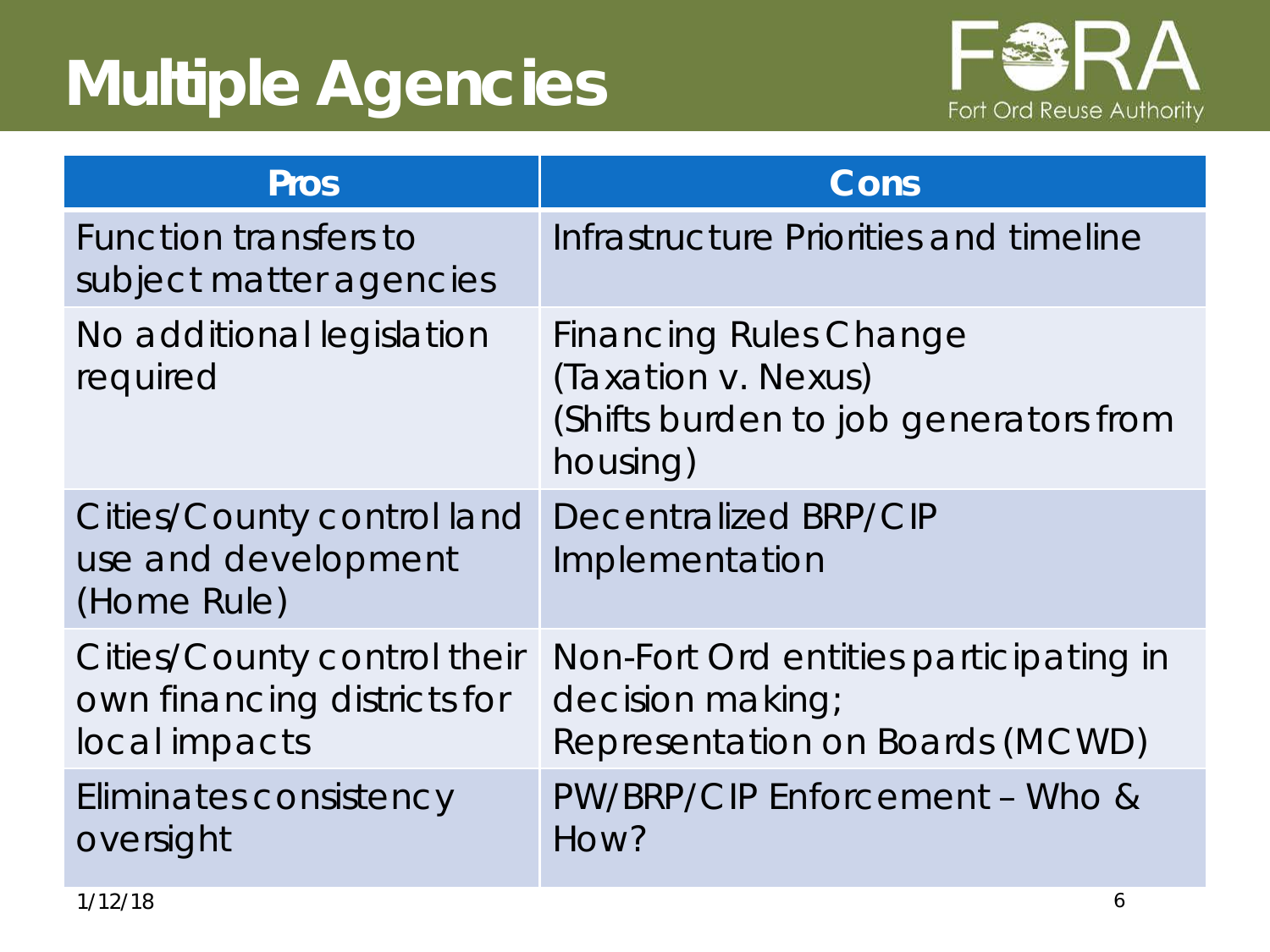

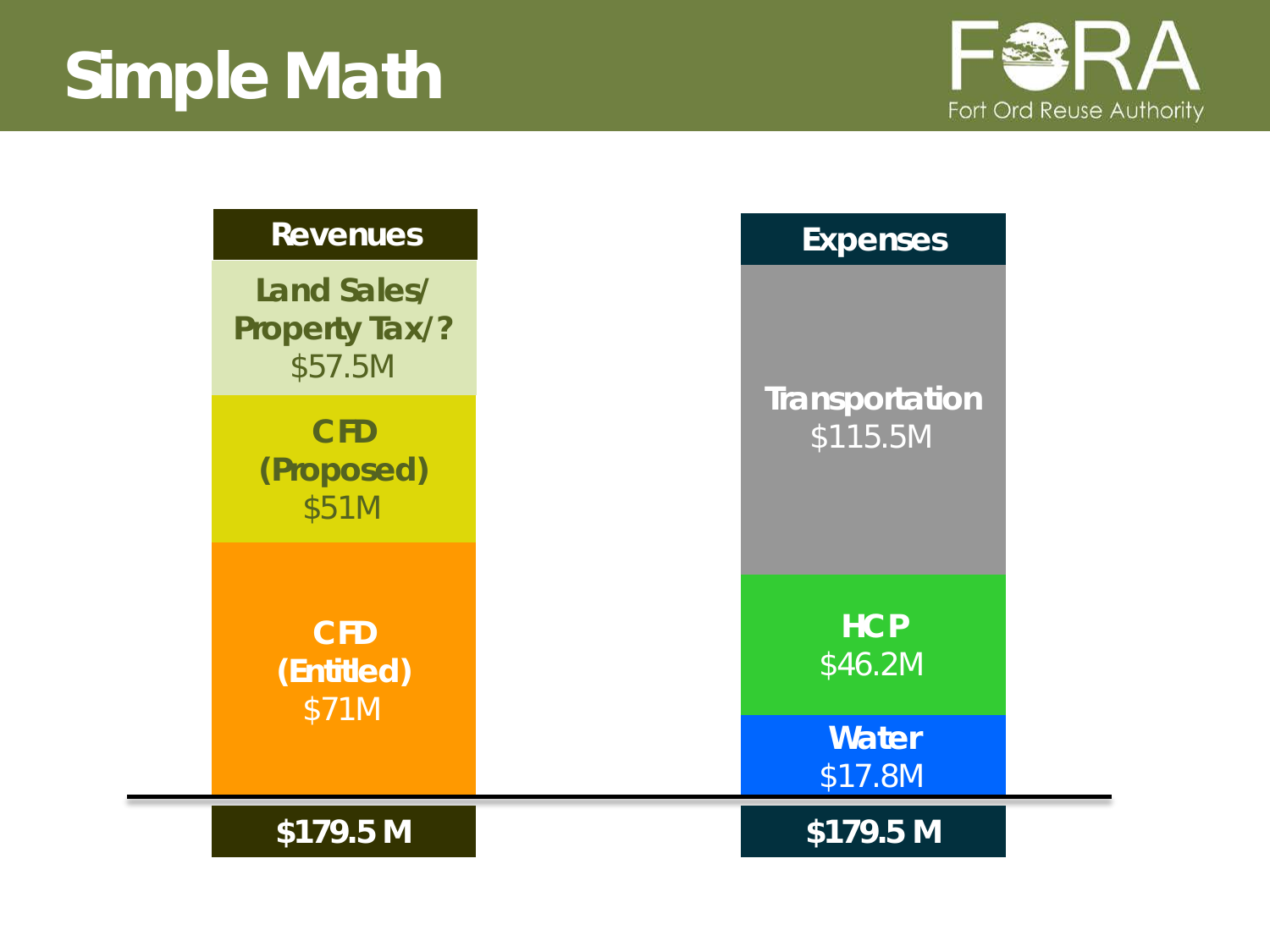

- Create single entity successor (JPA)
- **Seek extension of CFD/powers for successor**
- Utilize Implementation Agreement/Percentage assignment for jurisdiction's fair and equitable contribution to successor to complete FORA program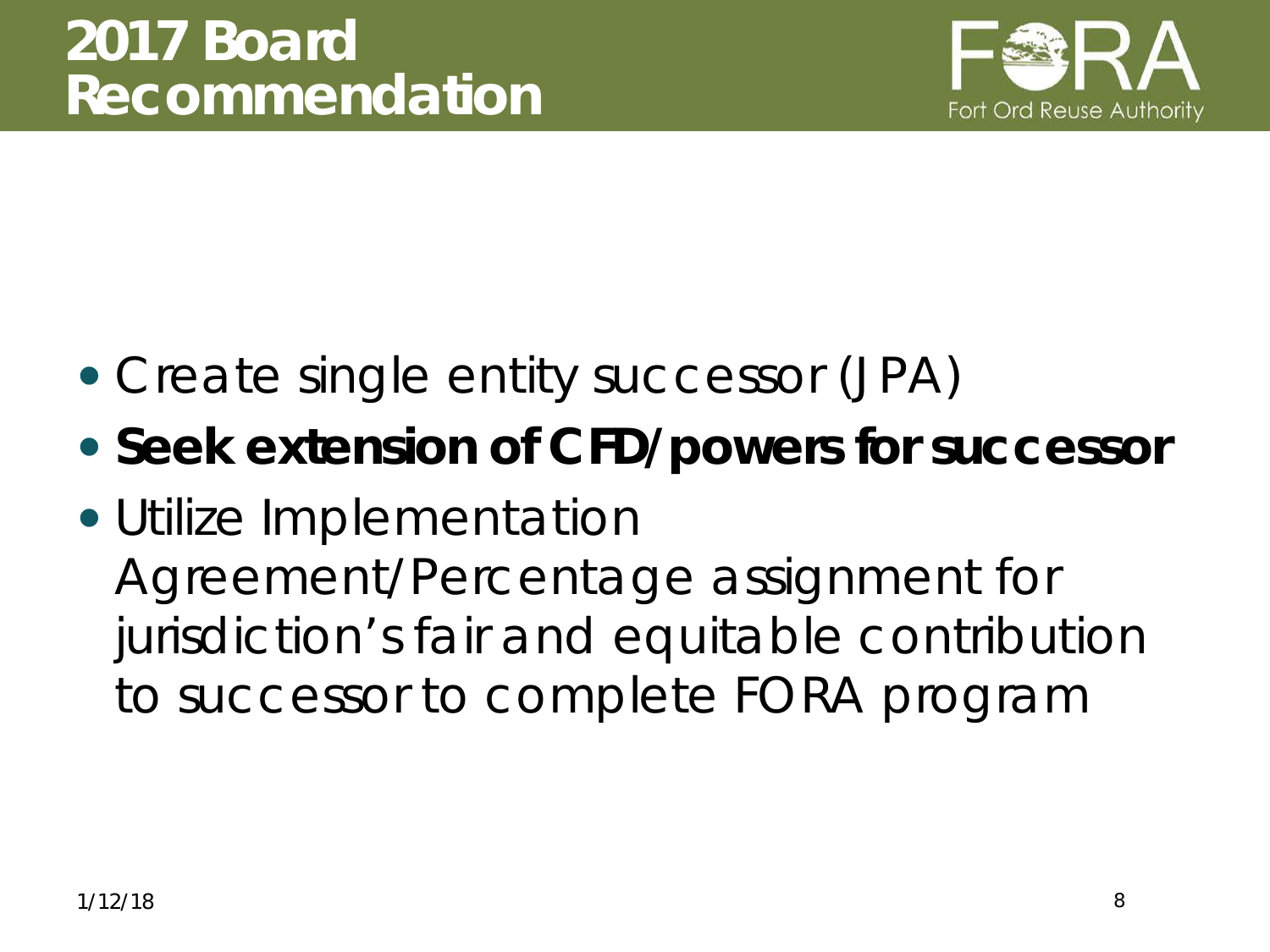

#### **Land Use Jurisdictions & Successor Entity will:**

- Implement BRP Economic Recovery
- Implement BRP Mitigations
- Implement BRP Policies, *including but not limited to, affordable housing and/or jobs/housing balances*
- Collaborate to Maximize/Leverage Regional Resources
- Commit to Fair and Equitable Distribution and Contribution

### **FORA will:**

- Implement recovery/mitigation/building removal prior to sunset
- Minimize successor liability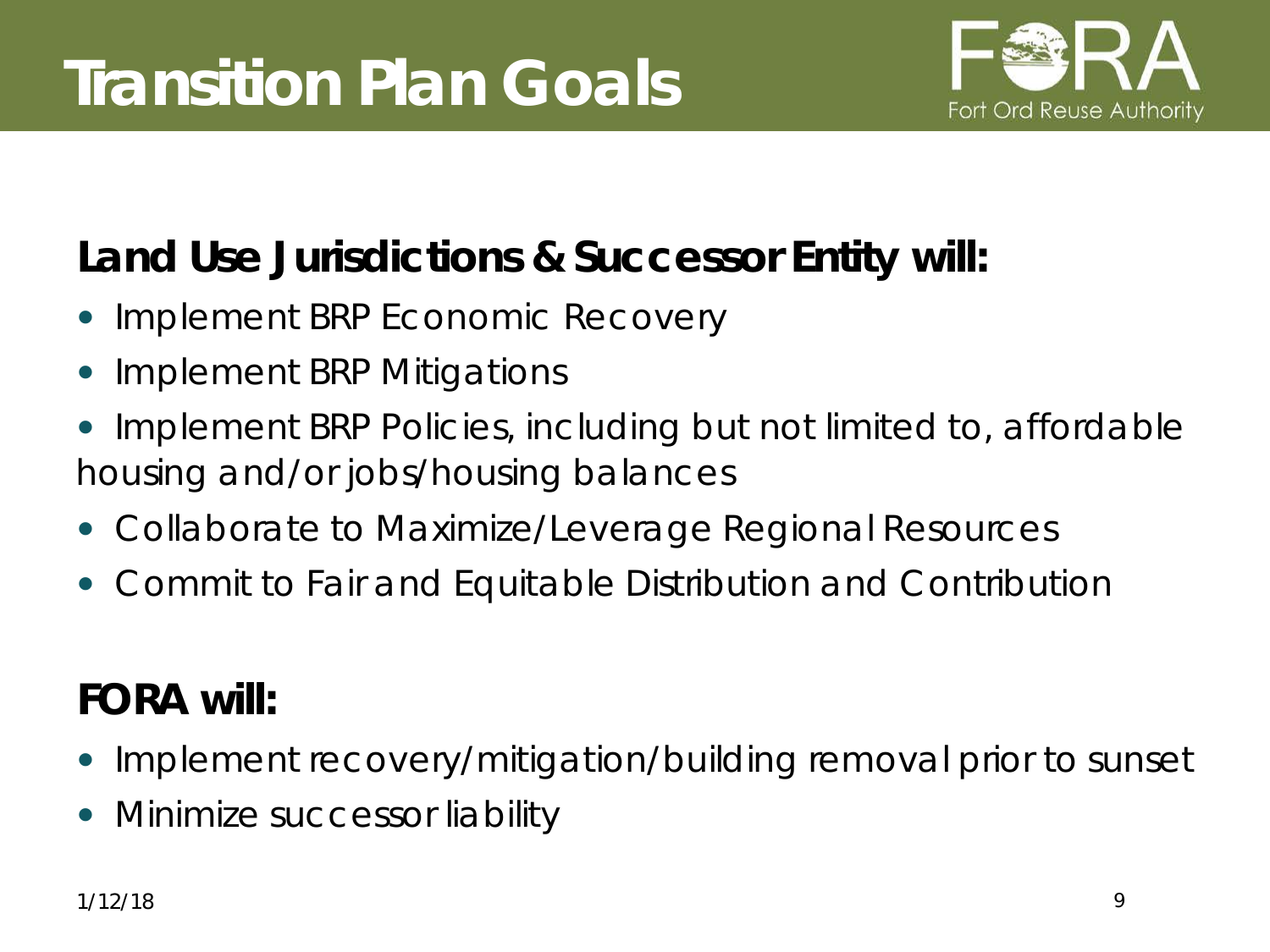### **Community Facilities District**



- **FORA's CFD is a Mello Roos Special Tax District (Government Code section 53311 and following)**
	- **Does not require a nexus;**
	- Allows payment for specified **public services** and **public facilities**;
		- <sup>o</sup> Building removal is not currently allowed unless in conjunction with an identified public facility which will remain in existence longer than five years
	- **FORA's CFD terminates on FORA dissolution;** 
		- <sup>o</sup> Transfer of CFDs is allowed between County and Cities with written agreement (Mello Roos); no provision for legislated authority to transfer.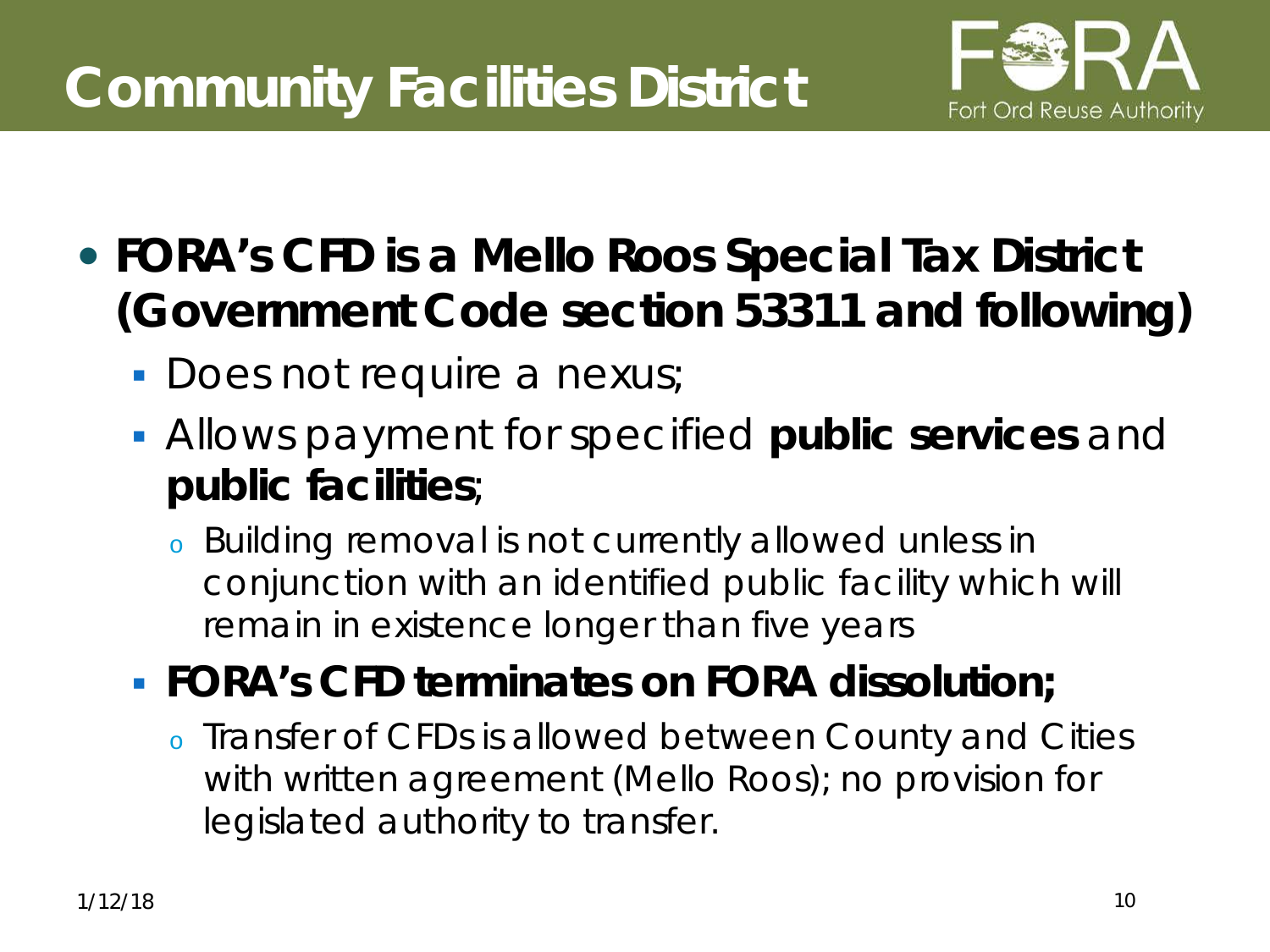

- 1. Extend FORA Act; or
- 2. Amend Mello Roos to allow for transfer and continuation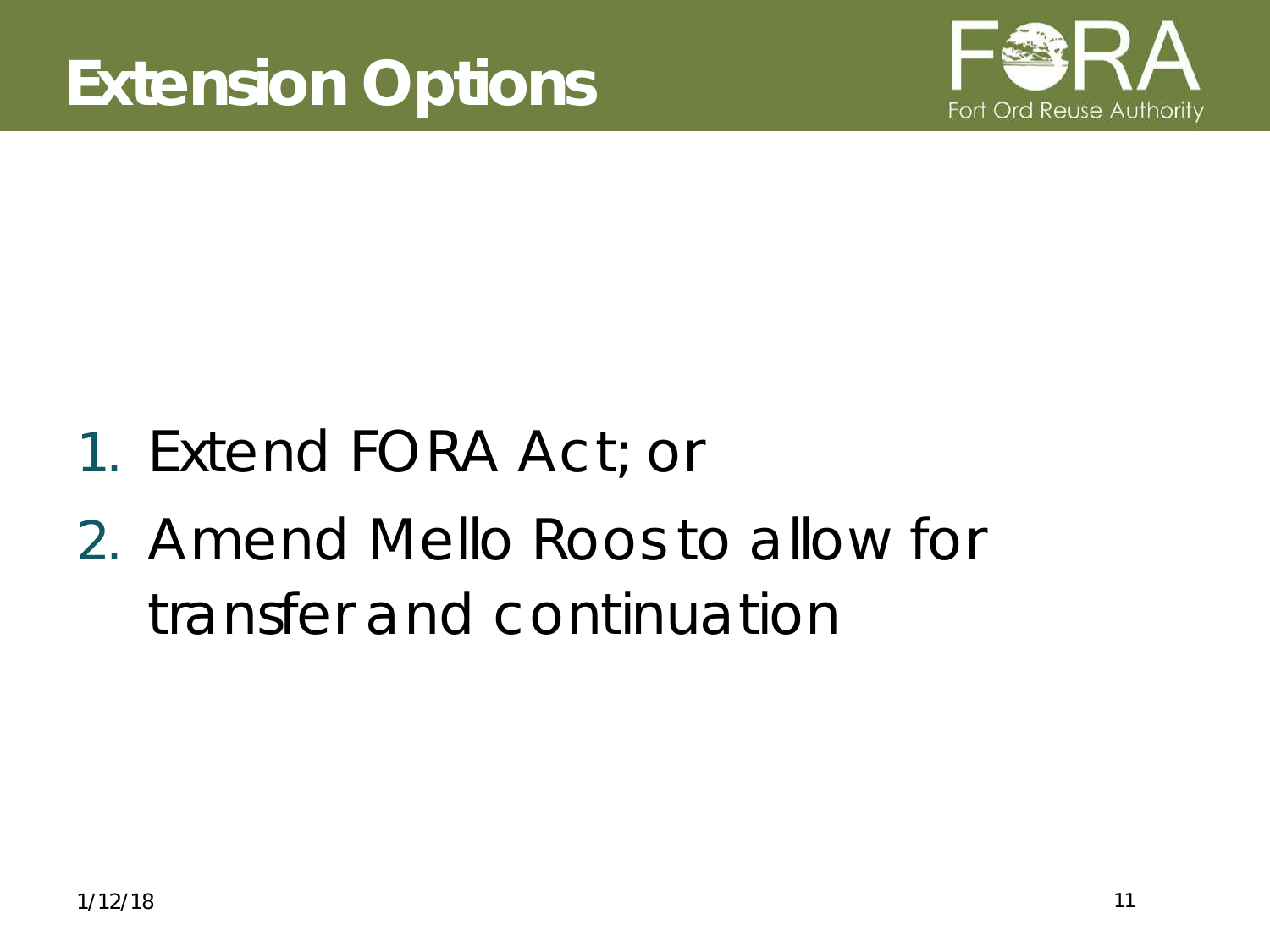

Request Area Legislators to review legislative options for extending CFD/Financing (i.e. Infrastructure Bank, Mello Roos) powers - with building removal inclusion

| <b>Opportunities</b>                                                                                                                                                                             | <b>Risk</b>                                                                                                                           |
|--------------------------------------------------------------------------------------------------------------------------------------------------------------------------------------------------|---------------------------------------------------------------------------------------------------------------------------------------|
| • Could provide building removal<br>financing vehicle(s)<br>(Successor/Jurisdictions)<br>• Assignment of FORA CFD<br>(Successor/Jurisdictions)<br>• Future base closure financing<br>flexibility | <b>Legislative Process</b><br>(statewide/local)<br>Burden falls to successor<br>$\bullet$<br>agencies to find financing<br>mechanisms |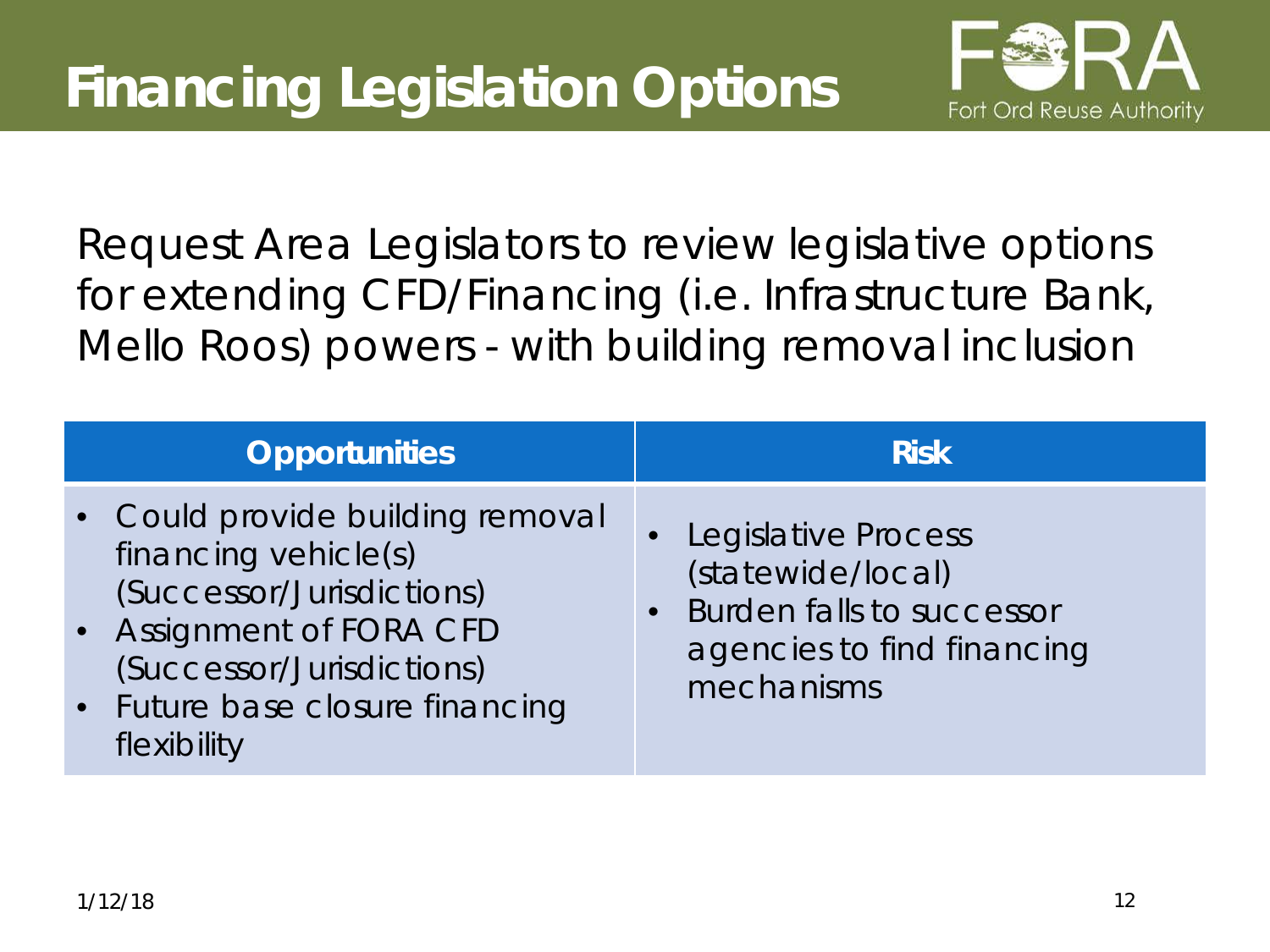

#### • Transition Plan Summary/Charts

- **Subject matter Summaries Gubset Constructed Annual Annual Annual Structure Construction Construction Constructio**
- **DRAFT FINAL PLAN TO BOARD AUGUST-SEPT.**
- Draft Joint Powers Agency (JPA) Agreement
	- **Agency/Staff level Discussion FEBRUARY-AUGUST**
	- Consult with Jurisdiction/Agency Counsel FEBRUARY-AUGUST
	- Adjust/Refine/Edit JPA Agreement MAY-AUGUST
	- Submit for Board Review **JULY**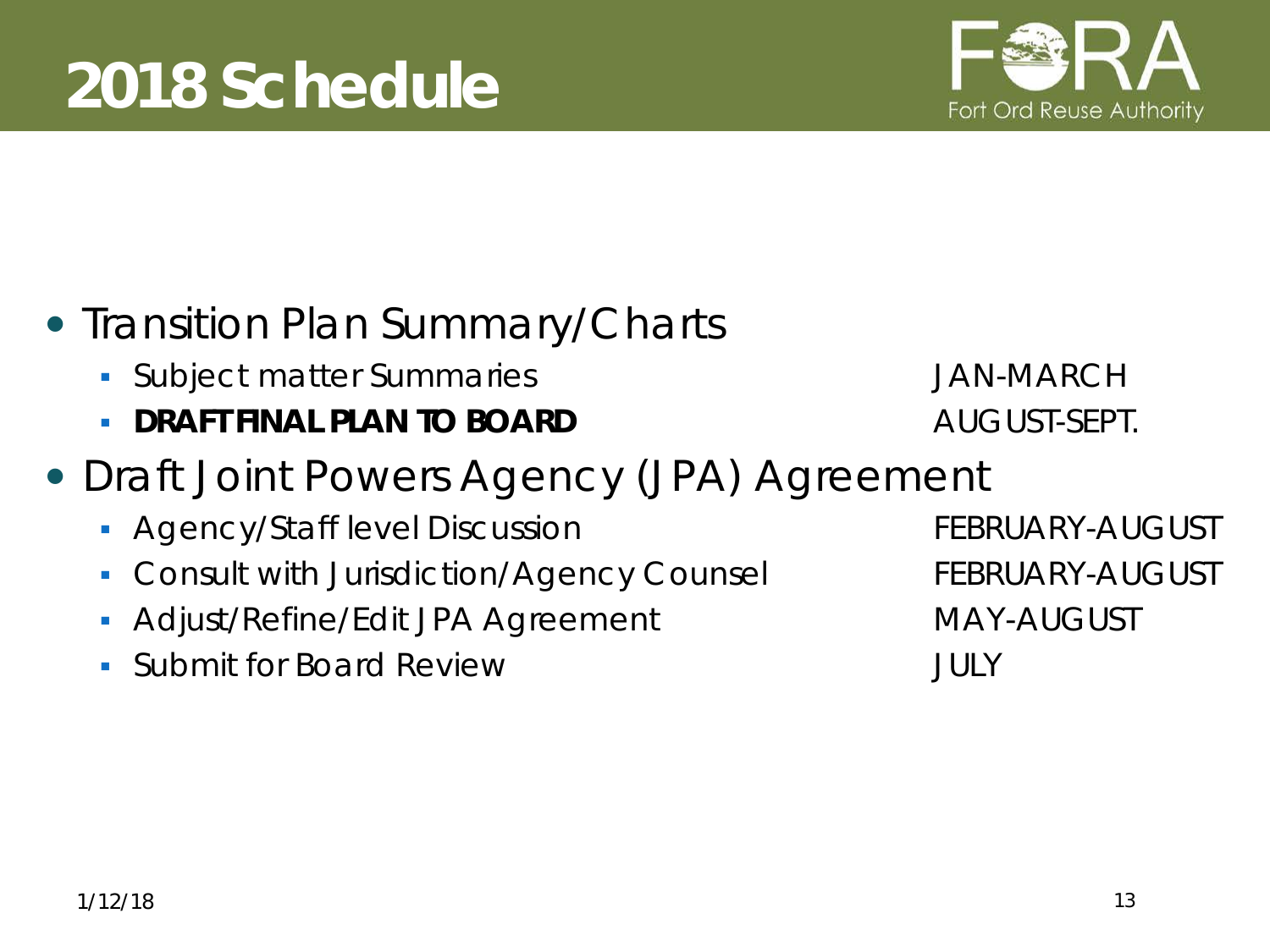

#### Consult/Collaborate with LAFCO staff

- Water/Wastewater, Financial/Assets FEBRUARY
- Administration/FSCA MARCH
- **Habitat Conservation Plan and Transportation APRIL**
- **Joint Powers Authority AUGUST AUGUST**
- **EXTERNAL "Final" Transition Plan COLOMER**
- **LAFCO Application**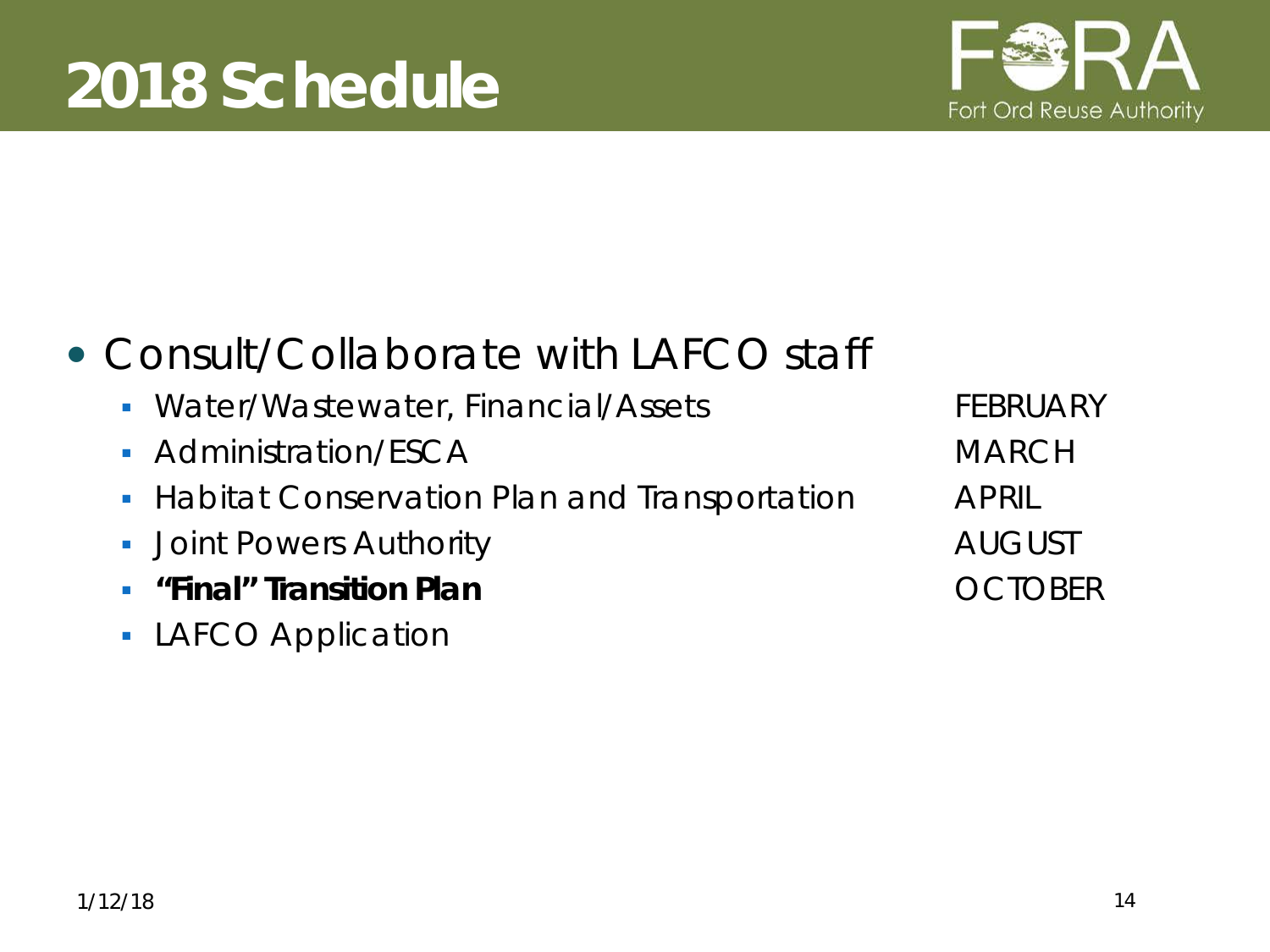## **Summary Charts**



|                                                                           |             | ASSET/LIABILITY      |                                            |              |
|---------------------------------------------------------------------------|-------------|----------------------|--------------------------------------------|--------------|
| <b>CONTRACT</b>                                                           | <b>YEAR</b> |                      | PLEDGE/OBLIGATION ASSIGNEE/SUCCESSOR NOTES |              |
| <b>US-MCWRA Agreement</b>                                                 | 1993        | Asset                | JPA/Successor                              |              |
| FORA-MCWD Water/Waste Water Facilities Agreement                          | 1998        |                      |                                            | $\mathbf{1}$ |
| FORA-MCWD Water/Waste Water Facilities Agreement-Amendment 1              | 2001        |                      |                                            |              |
| FORA-MCWD Water/Waste Water Facilities Agreement - Amendment 2            | 2007        |                      |                                            |              |
| Army-FORA MOA for Sale of Portions of the Former Fort Ord                 | 2000        | Asset/Obligation     | JPA/Successor; MCWD 2, 3                   |              |
| FORA, MCWD Quitclaim Deed Ord infrastructure                              | 2001        |                      | JPA/Successor                              | 4            |
| Army-FORA MOA for Sale of Portions of the Former Fort Ord:<br>Amendment 1 | 2002        |                      | JPA/Successor                              | 5            |
| MCWD-FORA Quitclaim deed L35.1 & L35.2                                    | 2004        |                      |                                            |              |
| Army-FORA, MRWPCA, and MCWD MOA                                           | 2005        |                      |                                            |              |
| MCWD-FORA Quitclaim deed L35.5                                            | 2006        |                      |                                            |              |
| FORA Recycled Water allocations to jurisdictions                          | 2007        |                      | JPA/Successor                              | 6            |
| FORA Potable Water allocation to jurisdictions                            | 2007        |                      | JPA/Successor                              | 7            |
| Army-Seaside AYH Water Deed                                               | 2008        |                      |                                            | 8            |
|                                                                           |             |                      |                                            |              |
| MOU Water Augmentation and 3 Party Agreement                              | 2015        | Liability/Obligation | JPA/Successor                              | 9            |
| FORA-MCWD Pipeline Reimbursement Agreement                                | 2016        | Liability            | JPA/Successor                              | 10           |
| 1/12/18                                                                   |             |                      | 15                                         |              |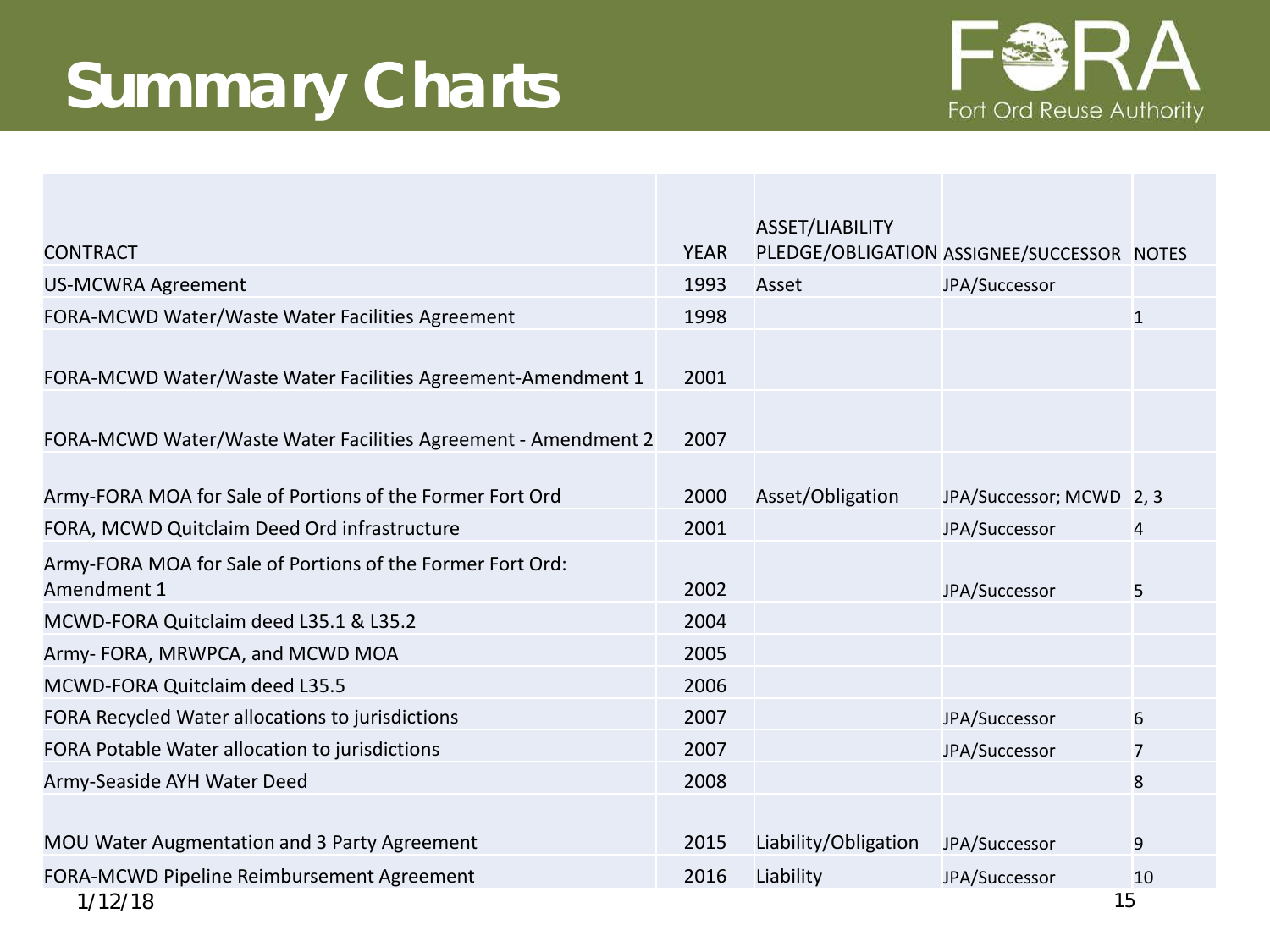## **Summary Charts**



| <b>CONTRACT</b>                                                                                                     |      | ASSET/LIABILITY | YEAR PLEDGE/OBLIGATION ASSIGNEE/SUCCESSOR NOTES |                |
|---------------------------------------------------------------------------------------------------------------------|------|-----------------|-------------------------------------------------|----------------|
| County of Monterey Implementation Agreement                                                                         |      | 2001 Asset      | JPA/Successor                                   | $\mathbf{1}$   |
| Del Rey Oaks Implementation Agreement                                                                               |      | 2001 Asset      | JPA/Successor                                   | $\mathbf{1}$   |
| City of Marina Implementation Agreement                                                                             |      | 2001 Asset      | JPA/Successor                                   | $\mathbf{1}$   |
| City of Marina IA - Amendment #1: Establishing Development<br>Fee Policy Formula                                    |      | 2013 Asset      | JPA/Successor                                   | $\mathbf{1}$   |
| City of Monterey Implementation Agreement                                                                           |      | 2001 Asset      | JPA/Successor                                   | $\mathbf{1}$   |
| City of Seaside Implementation Agreement                                                                            |      | 2001 Asset      | JPA/Successor                                   | $\mathbf{1}$   |
| <b>CFD-Notice of Tax Lien</b>                                                                                       |      | Asset           | JPA/Successor                                   | $\overline{2}$ |
| Southboundary Road Reimbursement Agreement (DRO)                                                                    |      | Asset           | JPA/Successor                                   | 3              |
| FORA-UCSC Agreement Concerning Funding of Habitat<br>Management Related Expenses on the Fort Ord Natural<br>Reserve |      | 2005 Liability  |                                                 |                |
| Pollution Legal Liability Reimbursement Agreement (DRO)                                                             |      | Asset           | JPA/Successor                                   | 3              |
|                                                                                                                     |      |                 |                                                 |                |
| Pollution Legal Liability Insurance (PLL) CHUBB                                                                     | 2015 |                 | <b>Successor Agencies</b>                       | 4              |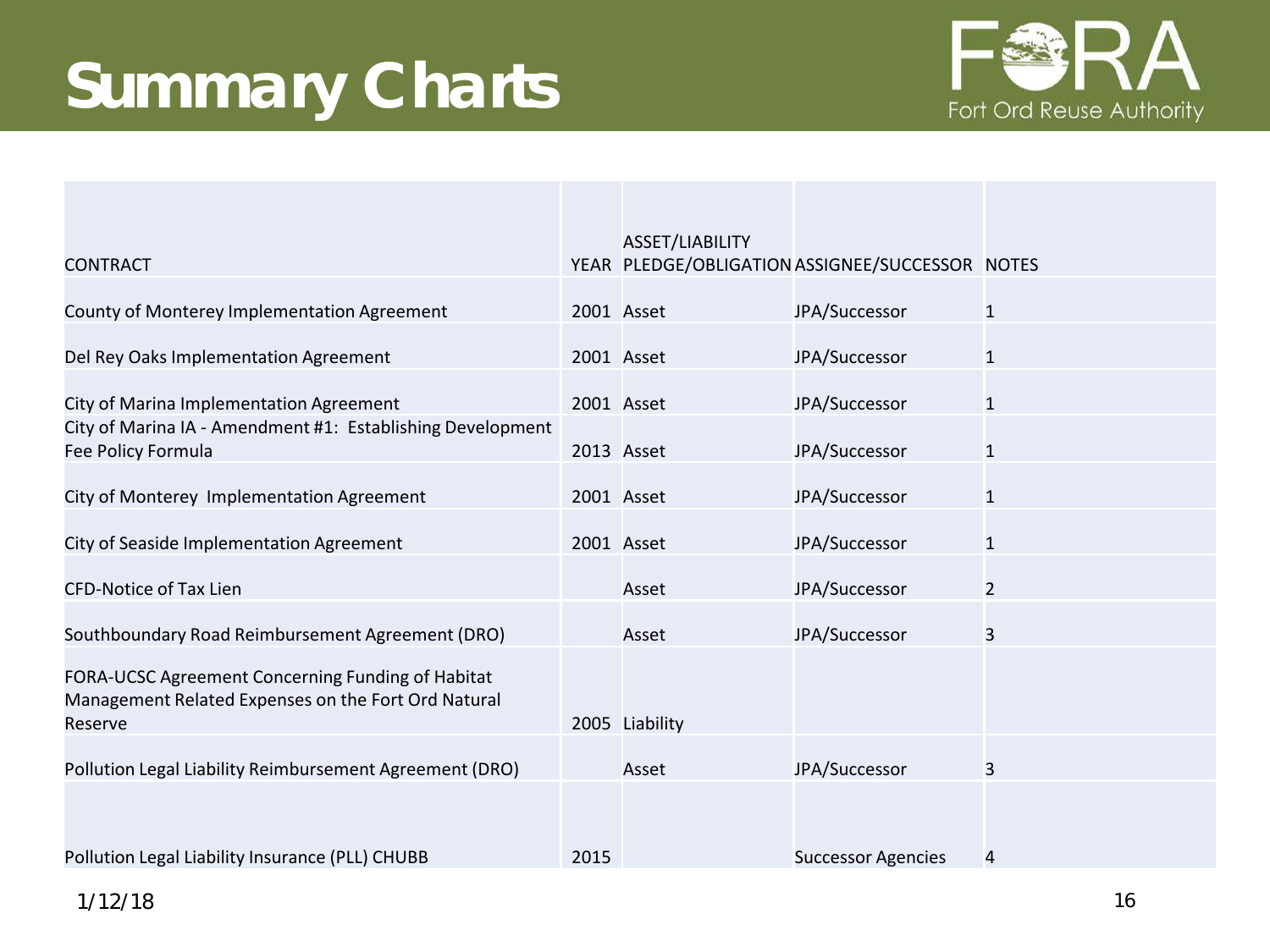### **Joint Powers Agency Concept**



- Parties
- Fundamental understandings/recitals
- Definitions
- Purpose
- Addition/removal of parties
- JPA governance
	- **Voting structure**
	- Meeting/contributions/powers/etc.
- Resources and planning
- Boilerplate (sections 6-16)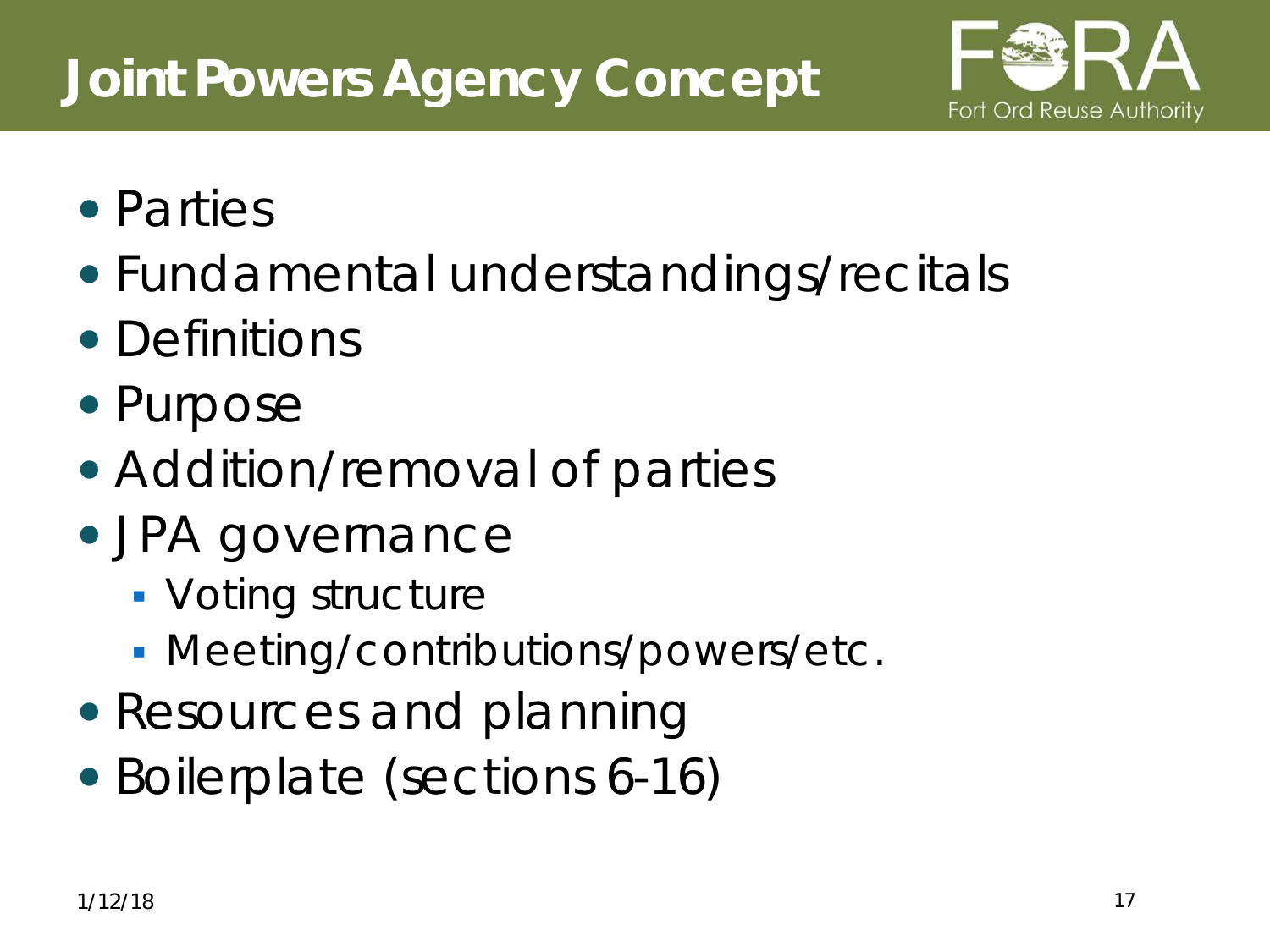

- 1. Board direction
- 2. Future Meeting(s)